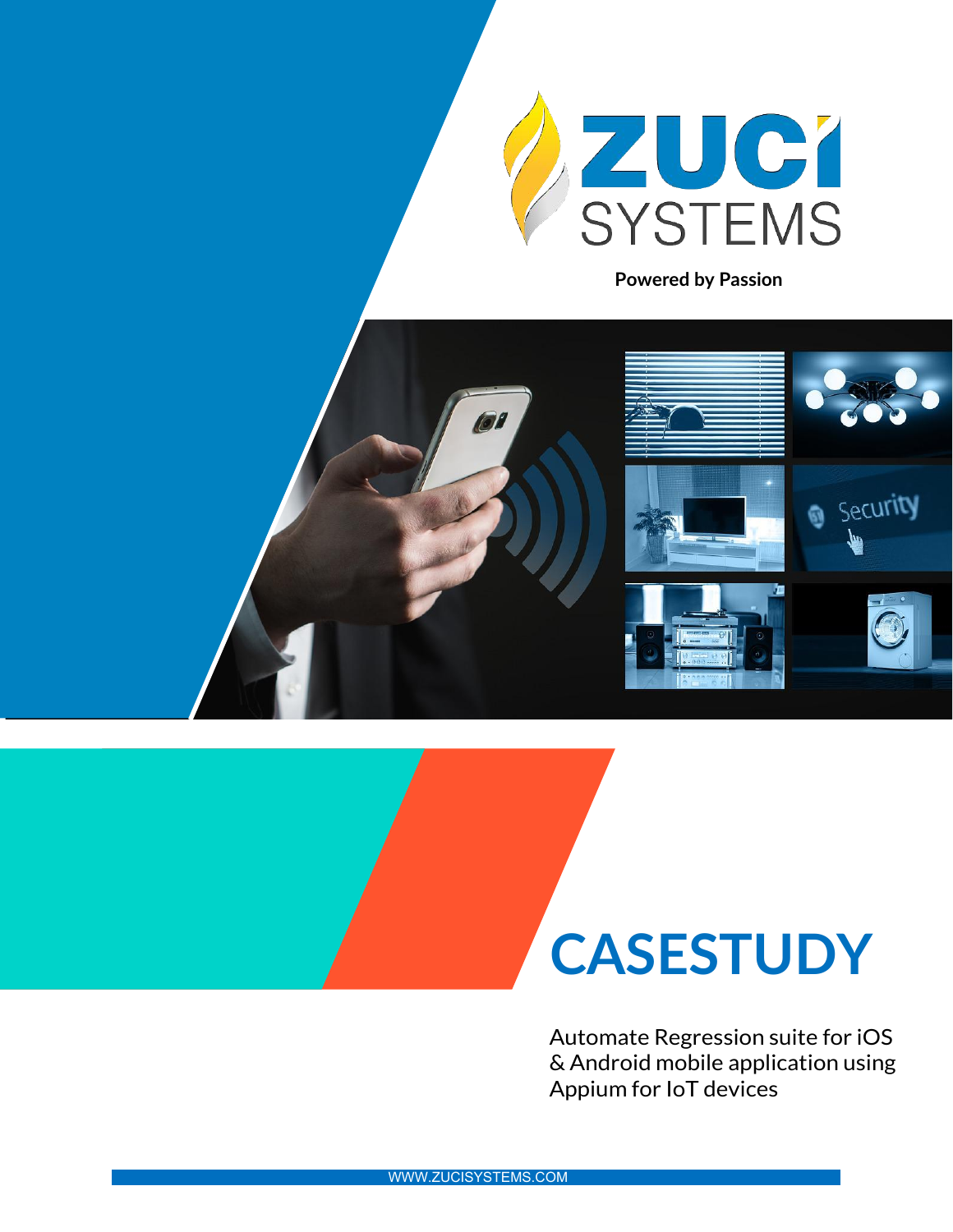### **About thecompany**

US based leading global provider of the software platforms, cloud, systems and unified access services for home-based IoT devices.



## **Challenges**

- Automating application involving mobile (Android  $\&$  iOS)
- Applications involving interactions outside native components (Via web)
- Handling API actions and validating response on the native apps
- Single framework to handle Test Automation across platforms

#### **Solutions**

We had one solution, **EPIQ** which solved all the above challenges. Zuci's [EPIQ](https://www.zucisystems.com/epiq/) is a framework which handles

- Mobile web
- Mobile native apps
- APIs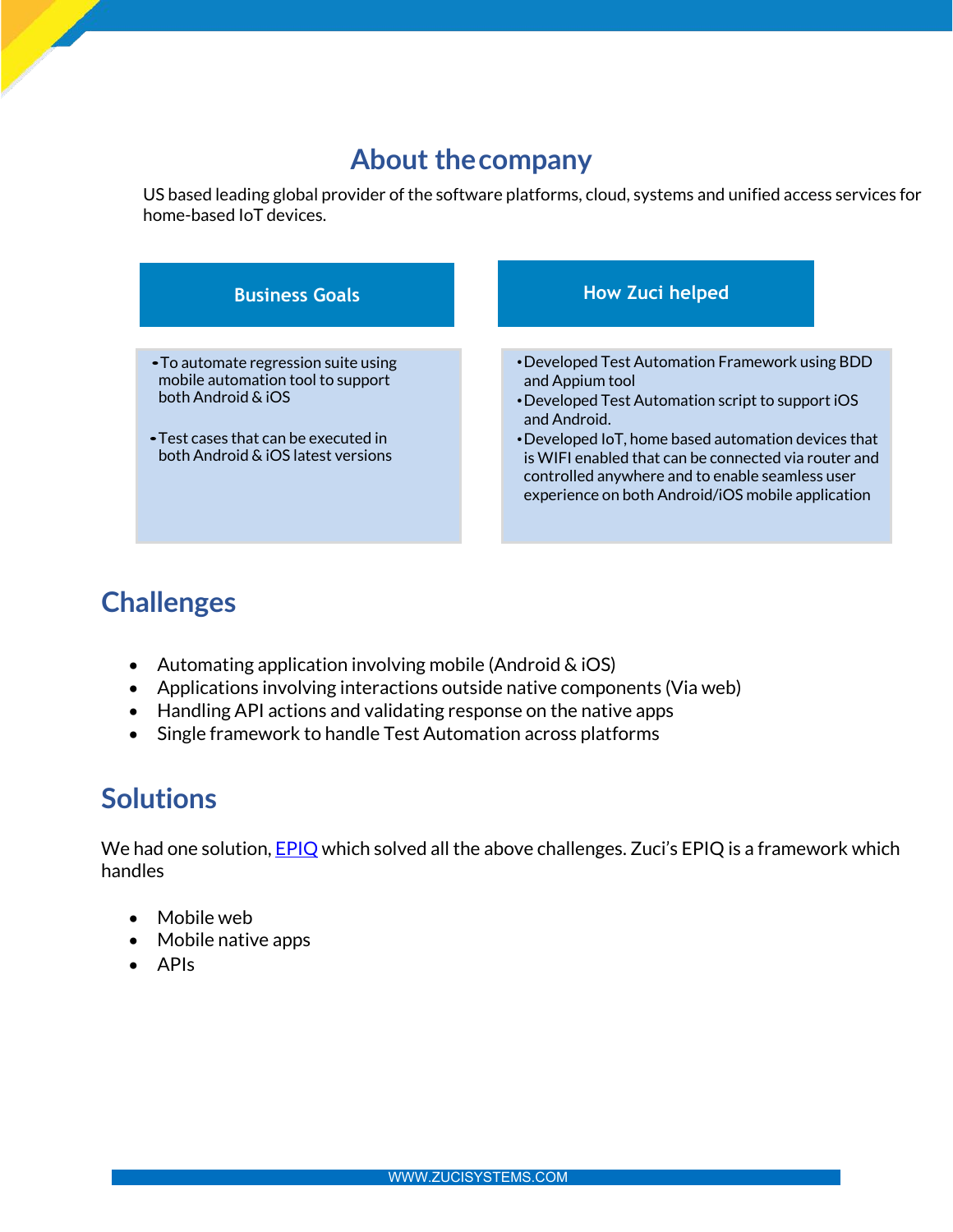

#### **Outcome**

- Reduced Test Automation development effort by 50% with help of Zuci's EPIQ and single code base approach
- Increased test execution by 80%
- Negligible script maintenance